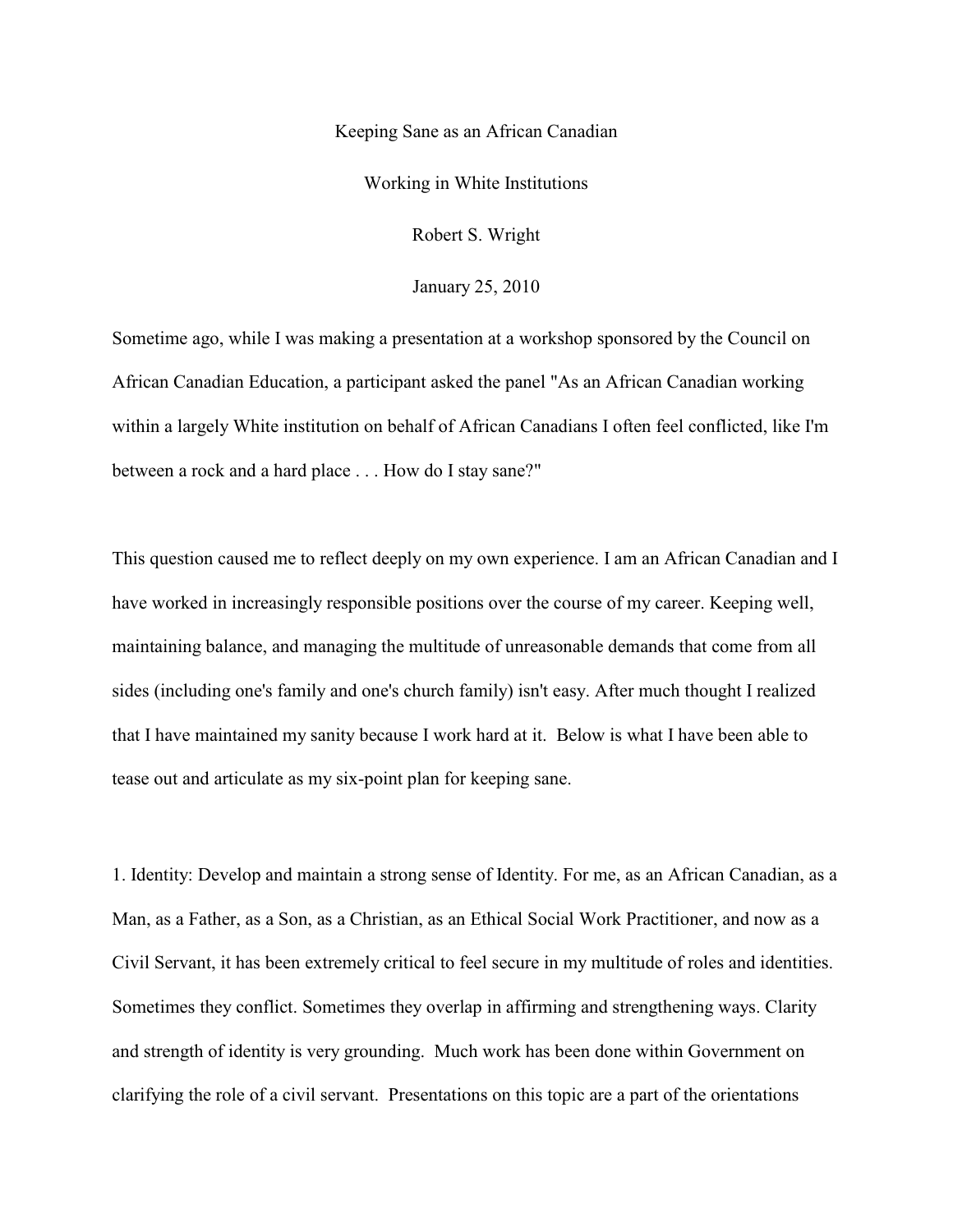received upon hiring. Less time is being spent talking about how the role may be in conflict with other aspects of our identities. For people of African and other minority descent the transition into institutional and government roles often presents conflicts that are even more challenging.

2. Competence / Excellence: Work to be Competent at what you do. It almost goes without saying, but to be well in any role/job it is essential that a person has the necessary information and skill for the tasks of each day. I like to suggest that a person go beyond having a sense of competence. Competence will allow you to work and maintain your sanity. Excellence will allow you to thrive.

3. Analysis: Work within a theoretical Analysis of the larger, structural issues and pressures. Conflict and difficulty are a large part of any job . . . of any life really. When a person personalizes or doesn't have a clear understanding of where problems come from, this can lead to an unnecessary sense of ownership, both of the problem and of the solution. Many social workers toil away in settings where a lack of resources in the face of monumental problems is the order of the day. They leave the office every day feeling like they haven't accomplished enough. Understanding that this is about the larger structural and even societal realities that are beyond the scope of the individual helps to de-personalize the issue. Similarly, people of African descent often work in settings and with people who have limited understanding of the structural and pervasive nature of racism. They are engaged then in relationships, meetings, and processes that are inherently naive to the complexities of race and racism. The apparent insensitivities that are expressed in these settings can create major conflict for the person of African (or other minority) descent in these settings. A clear analysis helps a person to stay grounded and insulated from the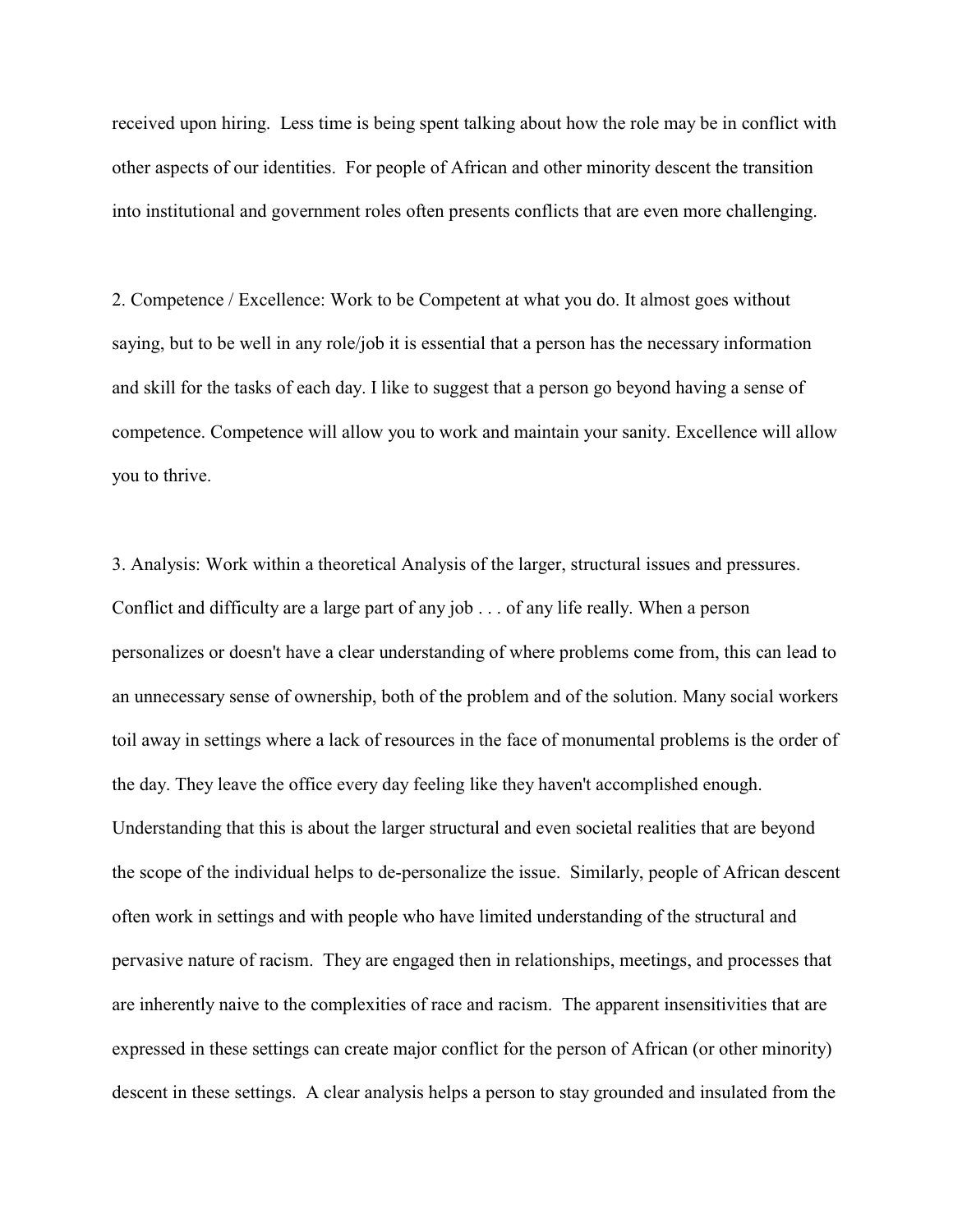feelings of cultural pain and personal frustration that can result.

4. Independence: No matter what a person does, where they work, or the nature of their relationships, religious affiliations, or cultural background, it is critical that they live with a strong sense of independence. A person of African descent who feels dependent on their salary to live may feel co-opted. This feeling of being co-opted will be magnified by the messages they receive from their more activist members of their community who see institutional workers (and civil servants in particular) as the "enemy", and Africans who work within those institutions as traitors to "the cause". Maintaining a sense of independence from the institutional employer can be key to weathering these tensions.

5. Process: Staying sane and healthy is a work in progress. A person must have a Process, a place and method for regularly monitoring and measuring one's wellness and making necessary adjustments to ensure same. Personally I have maintained a long term relationship with a colleague, friend and mentor. I meet with her formally (though not so regularly) to consider the "big issues" in my life. I also maintain close relationships with small group and select groups of activist colleagues, one a group of African Canadians, the other a group of writers and academics. Participation in these groups allows me a safe setting to engage in the soul searching necessary for the maintenance of my health and sanity. These friends and colleagues understand the challenges I face in managing my multiple roles and are supportive.

6. Action: As a civil servant it is challenging to be involved in the kinds of activities that are consistent with the larger diversity and human rights work that I engaged in as a private citizen.